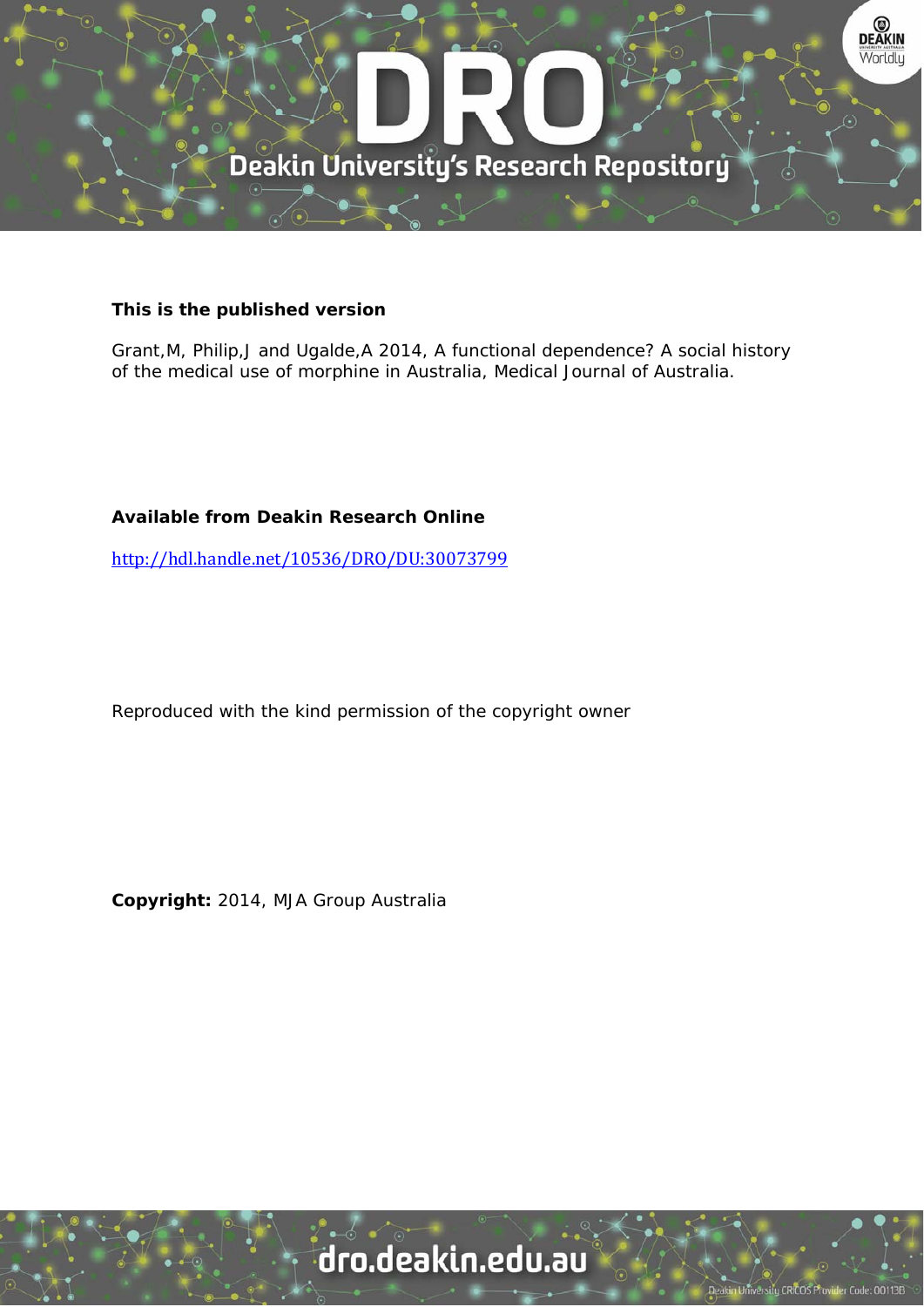## **History**

## <span id="page-1-0"></span>A functional dependence? A social history of the medical use of morphine in Australia

## The history of morphine use in Australia has shaped public perception and current challenges

**orphine has had an important role in the history of Australia and continues to play a major part in MB BS, DipPallMed, the medical, social and economic aspects of this Matthew Grant Continues are all the medical, social a** of Australia and continues to play a major part in the medical, social and economic aspects of this country.<sup>1</sup> The extent of its multitude of uses (and misuses), its constant depiction in the media, and its role in the history of Australia have created a complex public understanding of the drug. There is a broad array of perceptions regarding addiction, tolerance, fear of side effects and an association with death, which may complicate morphine's use in clinical care.<sup>[2](#page-2-1)</sup> An understanding of the history of morphine in Australia can enable a greater understanding of its current use, and provide some background to the increases in opioid prescription seen in the past two decades[.3,](#page-2-2)[4](#page-2-3)

Such a rapid expansion in the use of medical morphine has been experienced before in Australia, on a much greater scale, towards the end of the 19th century before the creation of a regulatory system.<sup>[5](#page-2-4)</sup> Although Australia currently has the fifth highest per capita consumption of licit morphine, this is a marked decrease from the first half of the 20th century — in 1936, 14% of the world's legally produced morphine was consumed by Australia, which then had a population of 6.7 million. $4,6$  $4,6$ 

Here, we review the history of morphine use and regulation in Australian society, and consider how the past may influence the attitudes and perceptions of the present. We searched the following electronic databases for studies published in English: MEDLINE (1950 – March 2013), the Cochrane Library, PsycINFO (1806 – March 2013), CINAHL, EMBASE (1980–2013), PubMed and ProQuest. Search terms included morphine, opioids, Australia, narcotics and law. These electronic searches were supplemented by hand searches of key references cited, including historical sources.

### Early use of morphine

1<sup>1</sup><br>purposes following British importation of opium to China and the subsequent Opium Wars.<sup>5,[7](#page-2-6),8</sup> It was widely and the sussequent of plant that the Medical Journal of Australia 2014  $\frac{1}{2}$  cas a law ploud dissolved in alcohol as a mixture known as laudanum. Opium was widely used and unregulated in colonial Australia, although records of its early use are incomplete. Increased use coincided with the arrival of Chinese immigrants during the gold rush of the 1850s, as this population had high rates of opium use for recreational

Morphine was originally isolated from opium in 1804 by German pharmacist Friedrich Sertürner, but it was initially difficult and expensive to manufacture.<sup>[9](#page-2-8)</sup> Laudanum, by contrast, was readily available, cheaper, well known to

 MB BS, DipPallMed, MBioethics, Academic GP Registrar

**Jennifer Philip** PhD, FAChPM, MB BS, Palliative Care Physician

> **Anna Ugalde** BA(Hons), PhD, Research Coordinator

Centre for Palliative Care, St Vincent's Hospital and University of Melbourne, Melbourne, VIC.

> matthew.grant@ svhm.org.au

doi: 10.5694/mja13.11091

doctors and patients alike, and showed similar clinical benefits, although it varied greatly in strength and additives. It was not until the introduction of the modern hypodermic needle in 1853 that morphine became more readily used by physicians, initially for surgical interventions.[9](#page-2-8) The American Civil War (1861–1865) saw the first use of morphine on a wider scale, where, especially due to its multiple routes of administration and short onset of action, it was recognised for its utility.

Morphine gained popularity in Australia in the 1860s, marketed as an antidiarrhoeal medicine for infants and young children at a time when infantile diarrhoea was responsible for around a quarter to half of all infant deaths.[10](#page-2-9) Morphine and laudanum were sold virtually unregulated, often by door-to-door salesmen in the form of mixtures, powders and lozenges. The use of morphine increased as physicians became more accustomed to prescribing, dispensing and administering the drug, and societal recognition increased due to marketing through newsprint and magazines.[10](#page-2-9) Compared with laudanum, which was often inconsistent in strength, morphine was recognised as having standardised dosing and therefore a predictable effect.

### Growing concerns

The wide availability of opioids continued unregulated, with neither the public nor government expressing appetite for change, for two main reasons. First, the morbidity associated with infantile diarrhoea ensured great public support for unrestricted availability of a possible remedy. Second, the Australian population was widely dispersed, and with few experienced medical practitioners there was a need for fast access to these medications.<sup>[10](#page-2-9)</sup>

However, the harmful effects of opioids became increasingly evident over time. In the 1880s, Queensland coroners investigated 98 infant deaths and determined that 15 of these children had been given "infant soother" drugs, most of which contained opioids.<sup>10</sup> Coronial records demonstrate that increasing numbers of infant deaths related to opioids were investigated in the 1890s and early 20th century, and doctors became reluctant to sign death certificates in cases where opioids had been used.[10](#page-2-9) While anxiety surrounding the overuse of opioids for infants grew, for many, the benefits continued to outweigh possible harms.

Australian society seemed largely indifferent to the use of medical opioids for recreational or habitual use, as this practice remained mostly invisible and of little moral consequence.<sup>[5](#page-2-4)</sup> The use of opium for smoking was viewed differently, being closely associated with the Chinese population and carrying particular social and racial